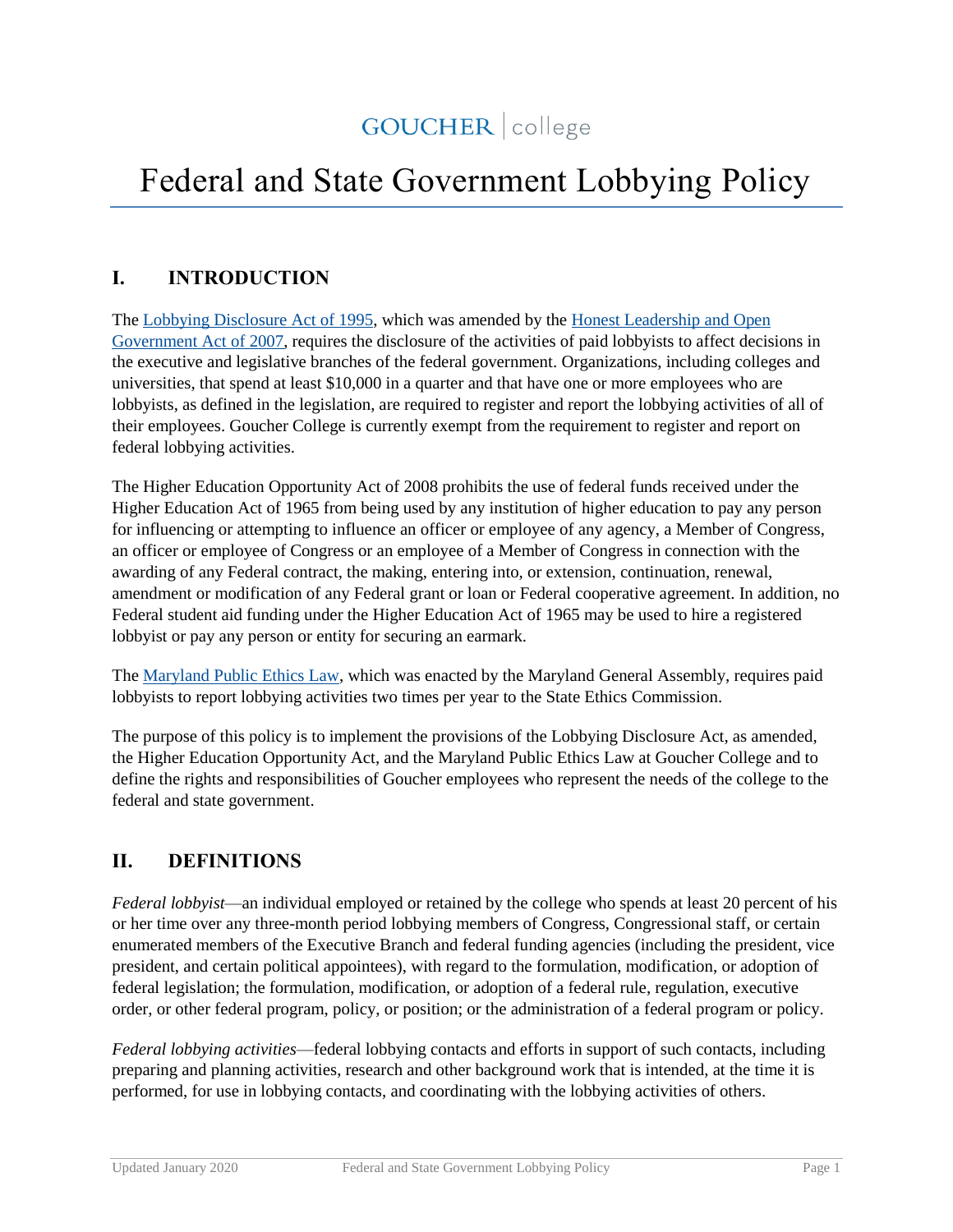*Federal lobbying contact*—any oral or written communication to members of Congress, Congressional staff, or executive branch officials on behalf of the college regarding the formulation, modification, or adoption of federal legislation; the formulation, modification, or adoption of a federal rule, regulation, executive order, or other federal program, policy, or position; or the administration of federal program or policy.

Examples of federal lobbying contacts include letters, faxes, e-mail messages, telephone calls, and faceto-face meetings with officials or staff. Please note that research and preparation for such meetings or for composing such messages or telephone calls are federal lobbying activities.

Examples of communications that are NOT considered federal lobbying contacts include

- speeches, articles, or communications made through the mass media,
- testimony given before a committee of Congress or submitted in writing for the public record of a hearing of such committee,
- information provided in writing in response to a written or oral request by a federal official,
- communications made in response to a notice in the Federal Register soliciting comments from the public, and
- communications required by subpoena, investigation, or otherwise compelled by law.

#### *State lobbyist*—an individual who

- A. for the purpose of influencing any legislative action or, as to the development or adoption of regulations or the development or issuance of an executive order or executive action:
	- 1. communicates with an official or employee of the Legislative Branch or Executive Branch in the presence of that official or employee; and

exclusive of the personal travel or subsistence expenses of the entity or a representative of the entity, incurs expenses of at least \$500 or earns at least \$2,500 as compensation for all

such communication and activities relating to the communication during the reporting period (November 1 through April 30 and May 1 through October 31); or

- 2. communicates with an official or employee of the Legislative Branch or Executive Branch; and earns at least \$5,000 as compensation for all such communication and activities relating to the communication during the reporting period;
- B. in connection with or for the purpose of influencing any executive action, spends a cumulative value of at least \$100 for gifts, including meals, beverages, and special events, to one or more officials or employees of the Executive Branch;
- C. is compensated to influence executive action on a procurement contract that exceeds \$100,000;
- D. is compensated by a business entity to influence executive action to secure from the State a business grant or loan with a value of more than \$100,000 for the business entity, unless the individual is employed full-time by the business entity;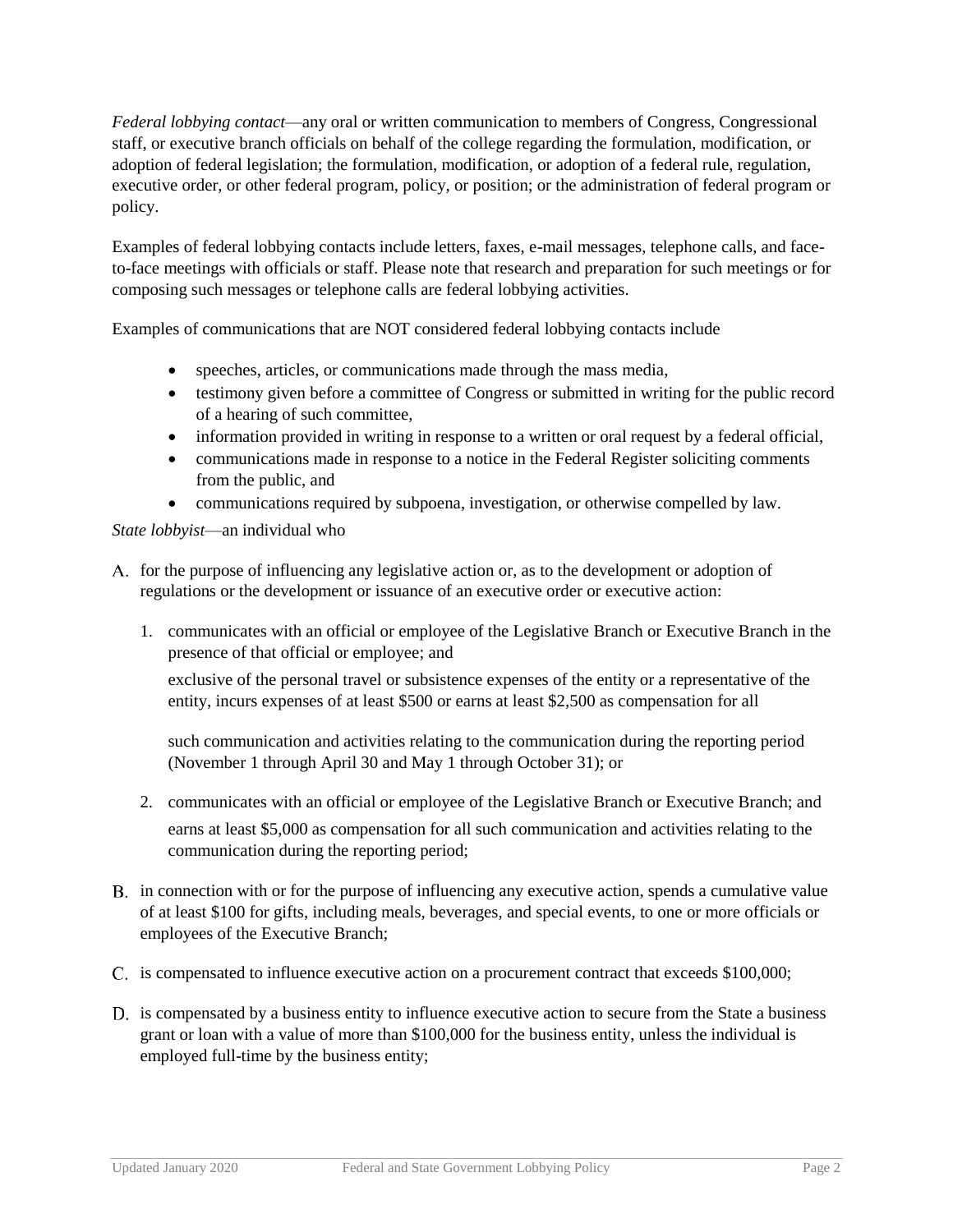- spends at least \$2,000, including expenditures for salaries, contractual employees, postage, telecommunications services, electronic services, advertising, printing, and delivery services for the express purpose of soliciting others to communicate with an official to influence legislative action or executive action; or
- pends at least \$2,500 to provide compensation to one or more entities required to register as a state lobbyist.

*Exempt officials*—(for purposes of state law) a trustee, an administrator, or a faculty member of the college, provided the official duties of the individual do not consist primarily of attempting to influence state legislative action or executive action.

### **III. STATEMENT OF POLICY**

#### Authorized Lobbyists

The Lobbying Disclosure Act of 1995 and the Maryland Public Ethics law specify that lobbying activities must be reported for all employees who act as federal or state lobbyists on behalf of the college if certain thresholds are met. Therefore

- 1. only the President is authorized to act on behalf of Goucher College when conducting lobbying activities with the federal or state government,
- 2. other individuals (faculty, administrators, staff, trustees, and students) may engage in lobbying activities on behalf of the college if they are designated in writing by the President to represent the institution for purposes of a specific contact,
- 3. all official college lobbying contacts shall be coordinated through the Office of the President, and
- 4. any individual authorized to act as a lobbyist for the college shall receive written authorization from the President that includes:
- 5. the full legal name and business address of Goucher College and of the regulated lobbyist,
- 6. subject to subsequent modification, the period during which the regulated lobbyist is authorized to act, and
	- the proposal or subject on which the regulated lobby ist represents the college.

#### B. Personal Lobbying

This policy is not intended to restrict the rights of college trustees, employees, or students to petition the government or to prevent such individuals from identifying their profession and place of employment or study in the context of their communication with federal or state officials. However, in exercising this right, such individuals must make it clear that they are expressing their personal views, and not an official position of the institution. Similarly, if such individuals choose to lobby federal or state officials on behalf of a professional association to which they belong, they are free to do so, provided that they make clear that they are expressing the views of the association and not of the college. In addition, individuals who are making personal lobbying contacts with federal or state officials or lobbying contacts on behalf of a professional association may not use institutional resources (stationary, telephones, fax and/or photocopy machines, computers, or other equipment) for such purpose.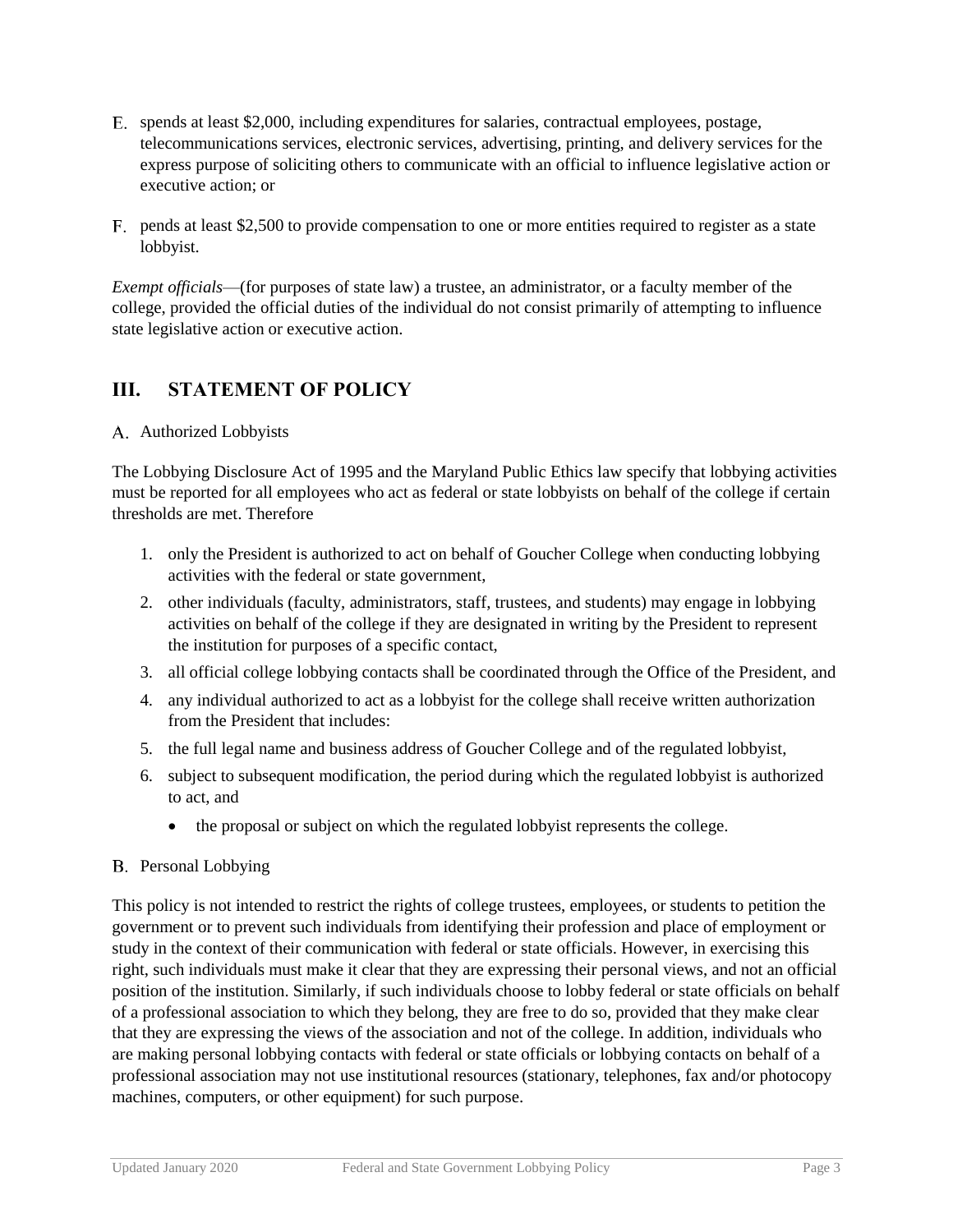#### Use of Federal Funds for Lobbying Activities

It is prohibited to use federal funds received under the Higher Education Act of 1965 to pay any person for influencing or attempting to influence an officer or employee of any agency, a Member of Congress, an officer or employee of Congress, or an employee of a Member of Congress in connection with the awarding of any Federal contract, the making, entering into, or extension, continuation, renewal, amendment, or modification of any Federal grant or loan or Federal cooperative agreement.

In addition, no Federal student aid funding under the Higher Education Act of 1965 may be used to hire a registered lobbyist or pay any person or entity for securing an earmark.

#### D. Registration and Reporting

1. Federal Lobbying Registration and Reporting.

The Office of General Counsel shall determine at the beginning of each calendar quarter if the college is required to register as a federal lobbyist based on lobbying contacts of all employees and paid lobbyists in the preceding quarter. The Office of the President shall provide the General Counsel's office with a report of all federal lobbying activity in the previous quarter, no later than 10 days after the end of the quarter (January 10, April 10, July 10, and October 10). Registration, if required, shall be completed by the Office of the President.

If, in the future, the college is required to register with the Clerk of the House and the Secretary of the Senate, the college must file quarterly reports of its lobbying activities no later than 20 days after the end of a quarter. Reports must be filed even if no lobbying activity occurred during the quarter, for as long as the registration is active. These reports are to include

- issues discussed, including bill numbers if known,
- the houses of Congress or federal agencies contacted, and
- a good-faith estimate of the expenses incurred (e.g., employee salary costs and overhead, postage, travel, telephone charges).

The Office of the President will submit these reports to the Federal Government on behalf of Goucher College.

#### 2. State Lobbyist Registration and Reporting

The Office of General Counsel shall determine in advance of each reporting date (May 31 and November 30) if any employee of the college is required to register as a state lobbyist based on lobbying contacts of all nonexempt employees in the preceding six months. The Office of the President shall provide the General Counsel's office with a report of all lobbying activity in the sixmonth reporting period, no later than 10 days after the end of the period (May 10 and November 10). Registration, if required, shall be completed by the employee who has engaged in lobbying activities requiring registration. The college is not required to register as a lobbyist if all expenditures requiring registration are reported by its employees who are registered as individual lobbyists.

#### E. Individual Recordkeeping

All individuals who are authorized to act on behalf of the college must coordinate their lobbying activities with the Office of the President, keep a written record of their lobbying activities on behalf of the college,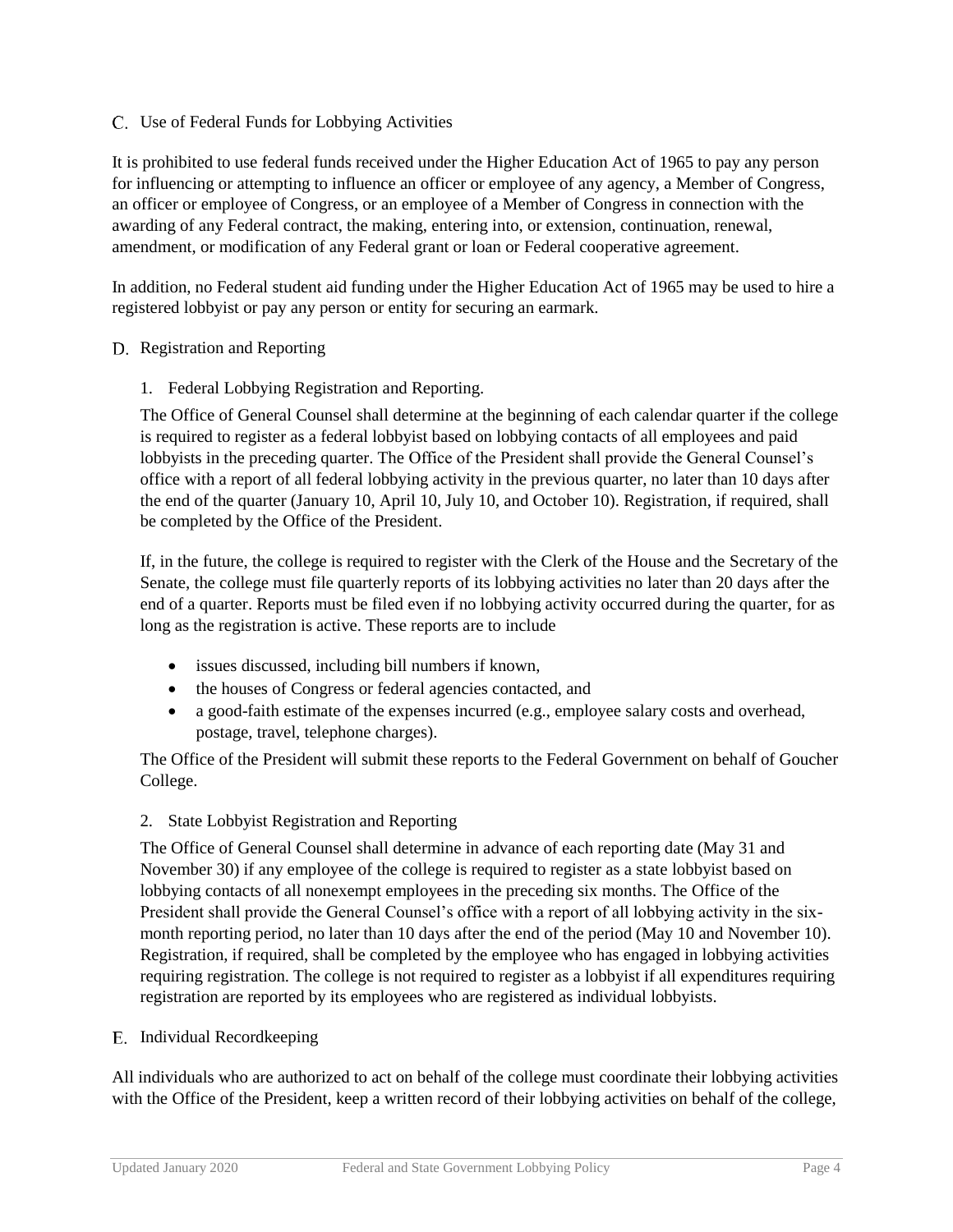and report the required information to the Office of the President no later than seven days after the end of each quarter (see attachment A) or 10 days after the state lobbying reporting periods (May 10 and November 10) (see attachment B).

All lobbying records and reports and supporting documentation must be maintained for six years after the filing date. Records shall be maintained in the Office of the President.

#### F. Gifts to Members of Congress or Congressional Staff

The rules governing the giving of gifts to members of congress and Congressional staff are complex. Because Goucher currently is not registered as a federal lobbyist, the college may provide a gift to a member of congress or staff member if the gift's value is less than \$50. This includes anything of monetary value, such as a meal or tickets to sporting events.

If Goucher is required to register as a lobbyist in the future, however, most gifts to members of Congress or Congressional staff members from any employee of the college will be banned, including gifts under the amount of \$50. In addition, college employees are not permitted to

provide gifts using personal funds, even if the college does not reimburse them. Congress has provided some exceptions to these rules, but they are limited.

Consequently, in order to protect Goucher and its employees by ensuring that the college is able to verify compliance with these rules, all employees of the college must obtain written approval from the Office of the President prior to providing a gift in any amount to a member of Congress or a Congressional staff member, even if the gift is provided with personal funds. This requirement applies whether or not Goucher is required to register, and extends to all gifts, including paying for meals or providing refreshments in on-campus meetings.

G. Gifts to State Representatives and Officials

The provision of gifts, including meals, to state officials and elected representatives, is strictly regulated in Maryland. Thus, individuals should consult with outside legal counsel if this type of activity is contemplated.

Exemption from State Lobbying Restrictions

Although exempt officials, as defined earlier, are not subject to the state registration and reporting requirements, they must receive authorization from the President to lobby state officials on behalf of the college and must report all authorized lobbying activities to the Office of the President, pursuant to subparagraph III.D if this document.

State Lobbyist Training Requirements

State regulated lobbyists are required, at least once during any two-year period during which they have been registered, to attend training provided by the State Ethics Commission. A schedule of training for regulated lobbyists can be obtained from the Commission or on its [website.](http://ethics.gov.state.md.us/)

J. Responsible Office and Contact Information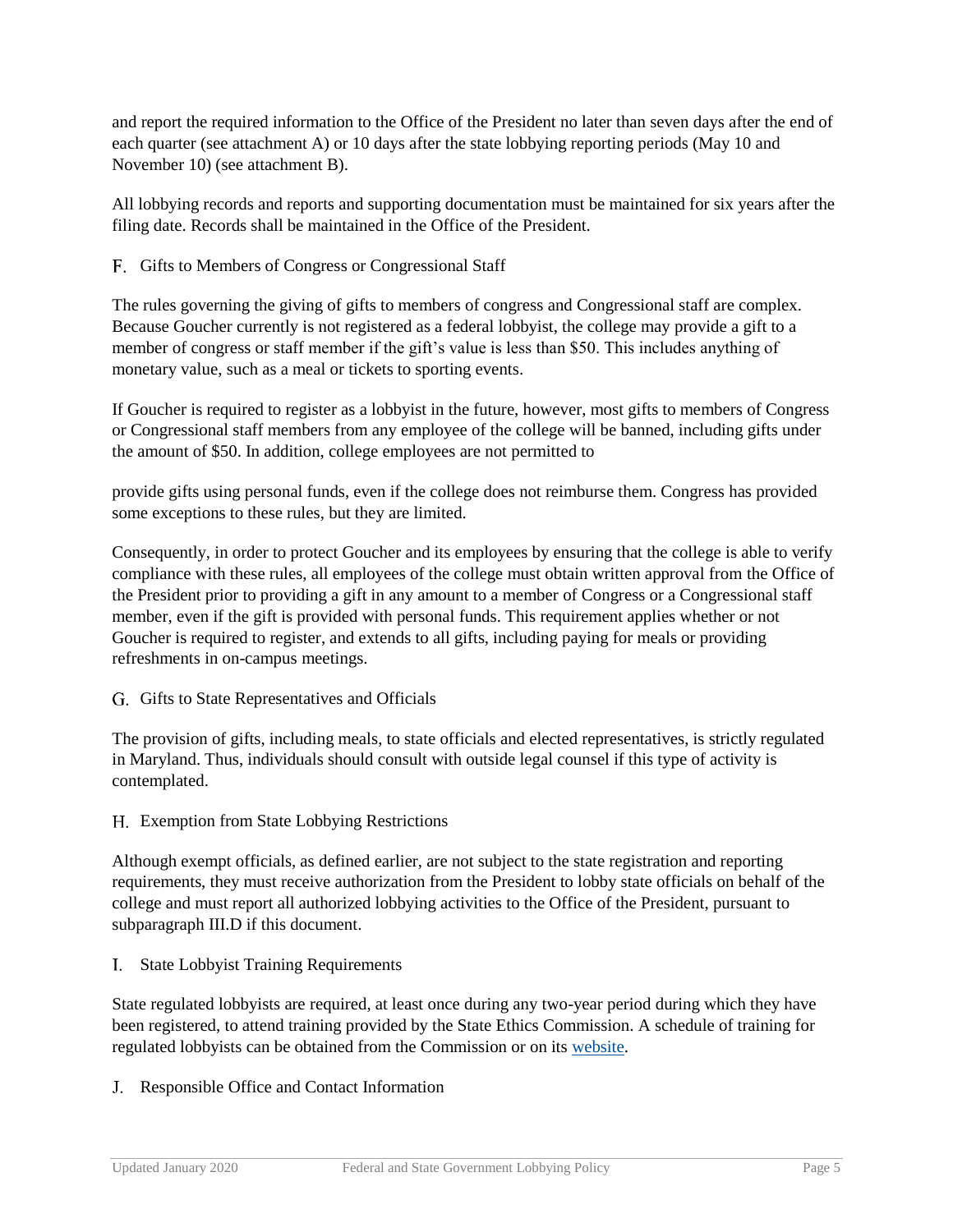Questions about this policy should be addressed to the **President's office**, which is the office responsible for administering this policy.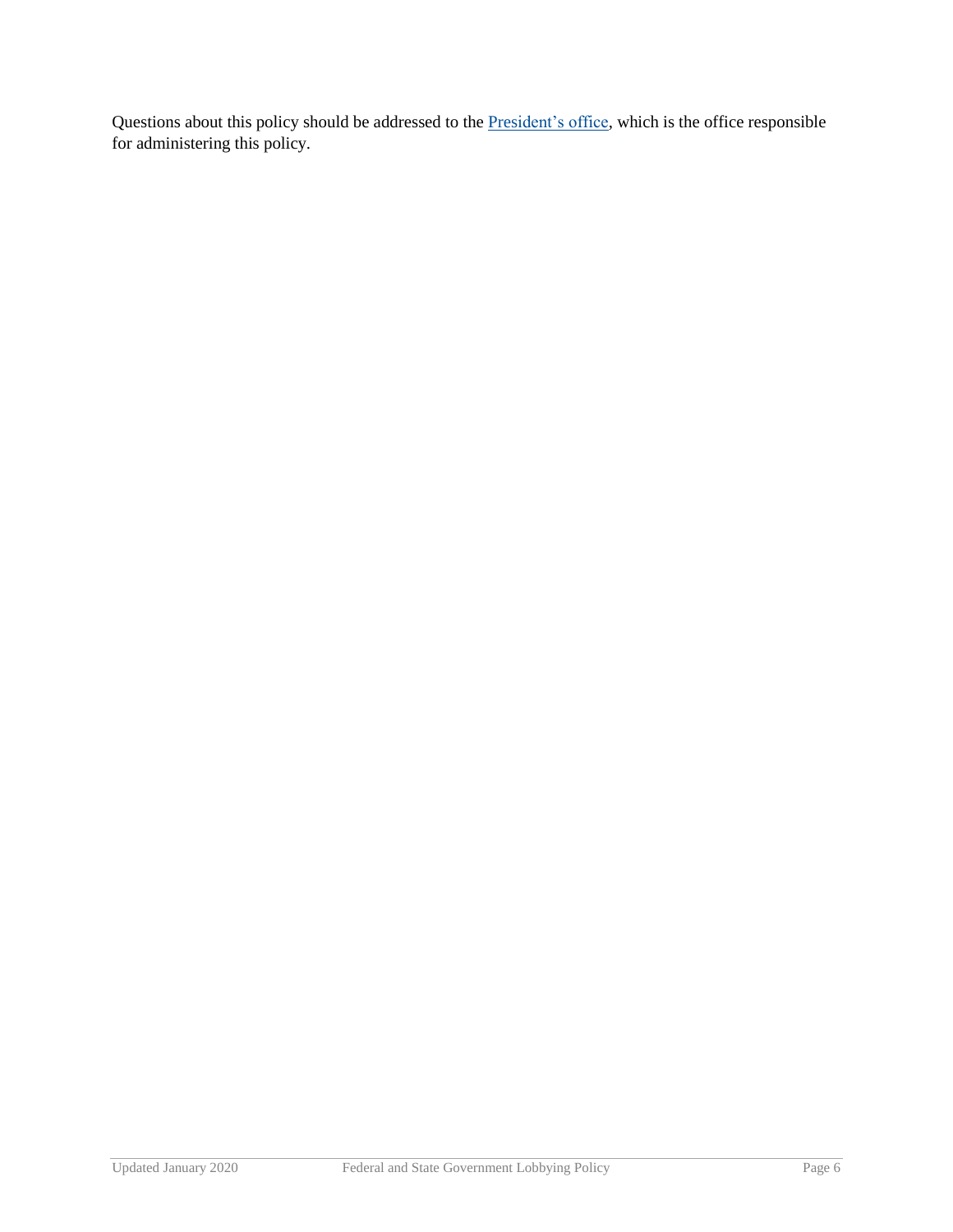# Attachment A

# **FEDERAL LOBBYING REPORT FORM GOUCHER COLLEGE**

| $\sum_{\alpha}$<br>Nathe . | Date |
|----------------------------|------|
|                            |      |
| Title                      |      |

- 1. Lobbying issue (include bill number where possible):
- 2. Branch of Congress and/or federal agency contacted (e.g. House of Representatives, NSF, State Department, etc.):
- 3. Manner in which activity was conducted:
	- research or planning for lobbying contact
	- lobbying contact o face to face o written (including email) o telephone  $o$  Other (describe)  $\frac{1}{\sqrt{a}}$
- 4. Expenses incurred (include direct costs such as travel, postage, etc.):
- 5. Time spent:

**Certification: I certify that no federal funds received under the Higher Education Act of1965, including federal student aid funding, were used to pay any person or to hire a registered lobbyist to carry out the above activity.**

Signature \_\_\_\_\_\_\_\_\_\_\_\_\_\_\_\_\_\_\_\_\_\_\_\_\_\_\_\_\_\_\_\_\_\_\_\_\_\_\_\_\_\_\_\_\_\_\_\_\_\_\_\_\_\_\_\_\_\_\_\_\_\_\_\_\_\_\_\_\_\_\_\_\_\_\_

Please complete one form for each lobbying contact.

Return to: President's Office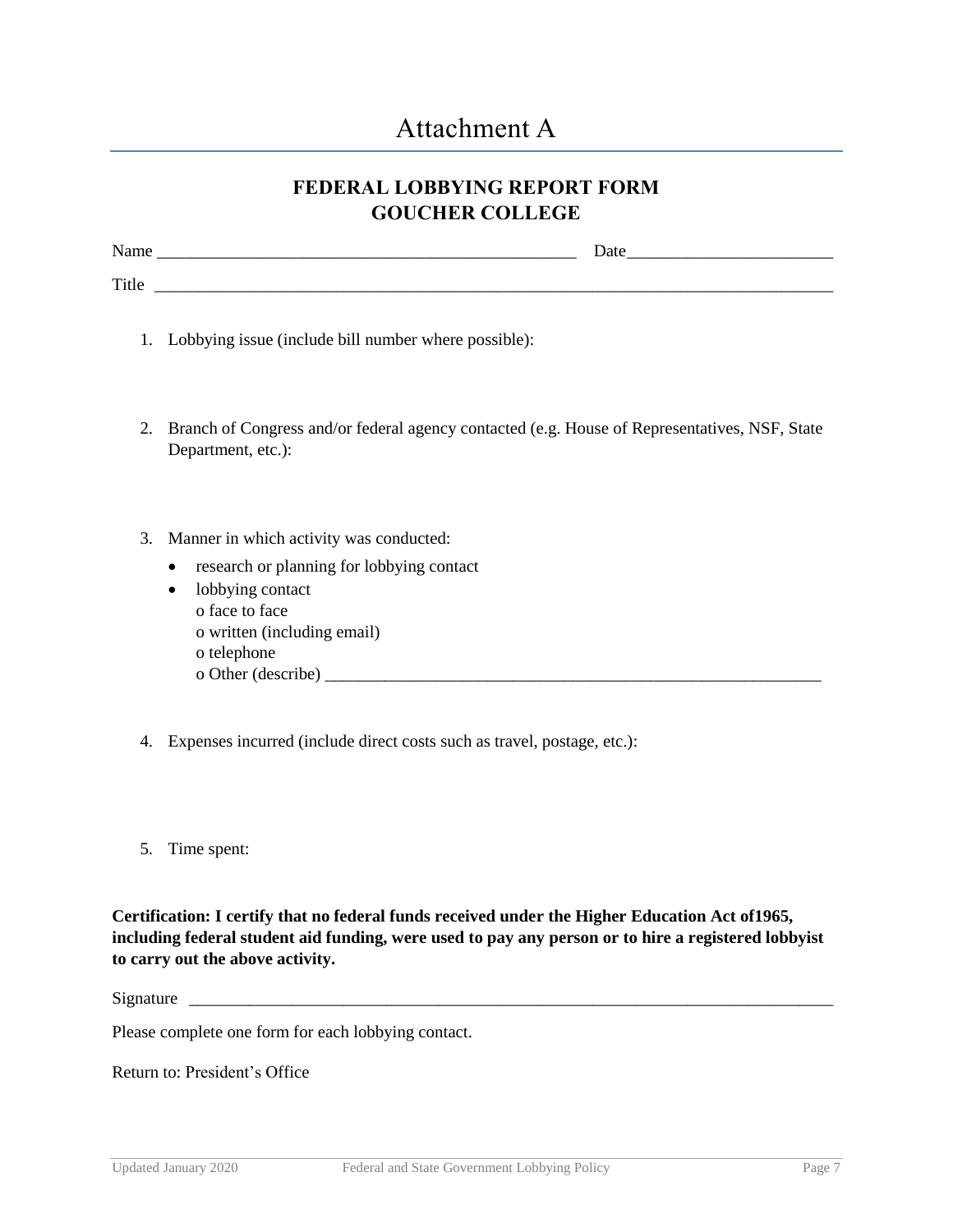# **INSTRUCTIONS FOR FEDERAL LOBBYING REPORT FORM GOUCHER COLLEGE**

**Note: The following types of lobbying contacts must be reported: any oral or written communication to a federal official on behalf of the institution including letters, faxes, email messages, telephone calls, and face-to-face meetings.**

**This form does NOT need to be completed for activities that are exempt by the Lobbying Disclosure Act. Exempt activities include**

- **speeches, articles, or communications in the mass media,**
- **testimony given before a committee (in person or in writing),**
- **information given in response to a request by a federal official,**
- **information in response to a notice in the Federal Register, and**
- **communication required by subpoena or an investigation.**

Line 1. LOBBYING ISSUE. A short description of the issue on which you lobbied. If you were lobbying a specific bill, list the bill number and title. For example, the issue may be as general as "telecommunications" or "student loans." If the particular bill includes many issues, be sure to identify which issues you lobbied, in addition to the bill number.

Line 2. BRANCH OF CONGRESS OR FEDERAL AGENCY. The report **DOES NOT** require the name of the individual you contacted. You need only identify the branch of Congress or the name of the agency in which the individual works.

Line3. NATURE OF CONTACT OR ACTIVITY. Both "lobbying contacts" and "lobbying activities" should be reported.

Line 4. EXPENSES INCURRED. The Act calls for "a good faith estimate" of expenses. Include direct expenses such as postage, telephone or fax charges, travel, lodging, etc.

Line 5. TIME SPENT. Estimate the number (or fraction) of hours spent. This time will be used to estimate your employee salary cost associated with the contact.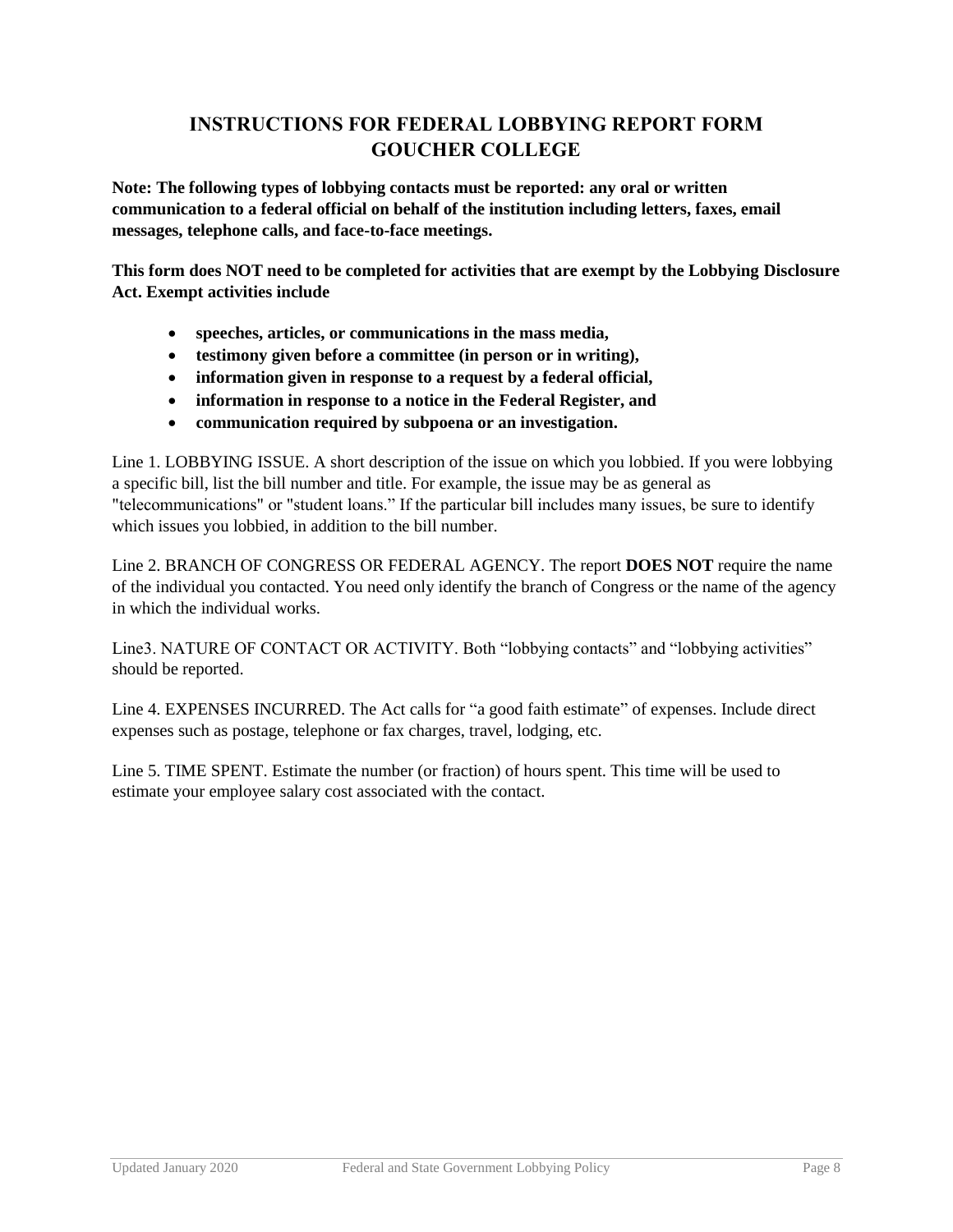# Attachment B

# **STATE LOBBYING REPORT FORM GOUCHER COLLEGE**

| N.<br>$\sim$ $\sim$<br><b>Name</b> | ⌒<br>Date |
|------------------------------------|-----------|
|                                    |           |
| Title                              |           |

1. Lobbying issue:

(Include bill number where possible; also indicate if issue relates to a procurement contract that exceeds \$100,000 or an executive action that would secure the college a grant or loan with a value of more than \$100,000.)

- 2. Individual contacted (e.g., state representative, member of executive agency):
- 3. Manner in which activity was conducted:
	- research or planning for lobbying contact
	- lobbying contact o face to face
		- o written (including email)
		- o telephone
		- o Other (describe) \_\_\_\_\_\_\_\_\_\_\_\_\_\_\_\_\_\_\_\_\_\_\_\_\_\_\_\_\_\_\_\_\_\_\_\_\_\_\_\_\_\_\_\_\_\_\_\_\_\_\_\_\_\_\_\_\_\_
- 4. Expenses incurred (do not include your own personal travel or subsistence expenses):
- 5. Time spent:
- 6. Gifts given to Executive Branch officials:

Please complete one form for each lobbying contact.

Return to: President's Office

\_\_\_\_\_\_\_\_\_\_\_\_\_\_\_\_\_\_\_\_\_\_\_\_\_\_\_\_\_\_\_\_\_\_\_\_\_\_\_\_\_\_\_\_\_\_\_\_\_\_\_\_\_\_\_\_\_\_\_\_\_\_\_\_\_\_\_\_\_\_\_\_\_\_\_\_\_\_\_\_\_\_\_